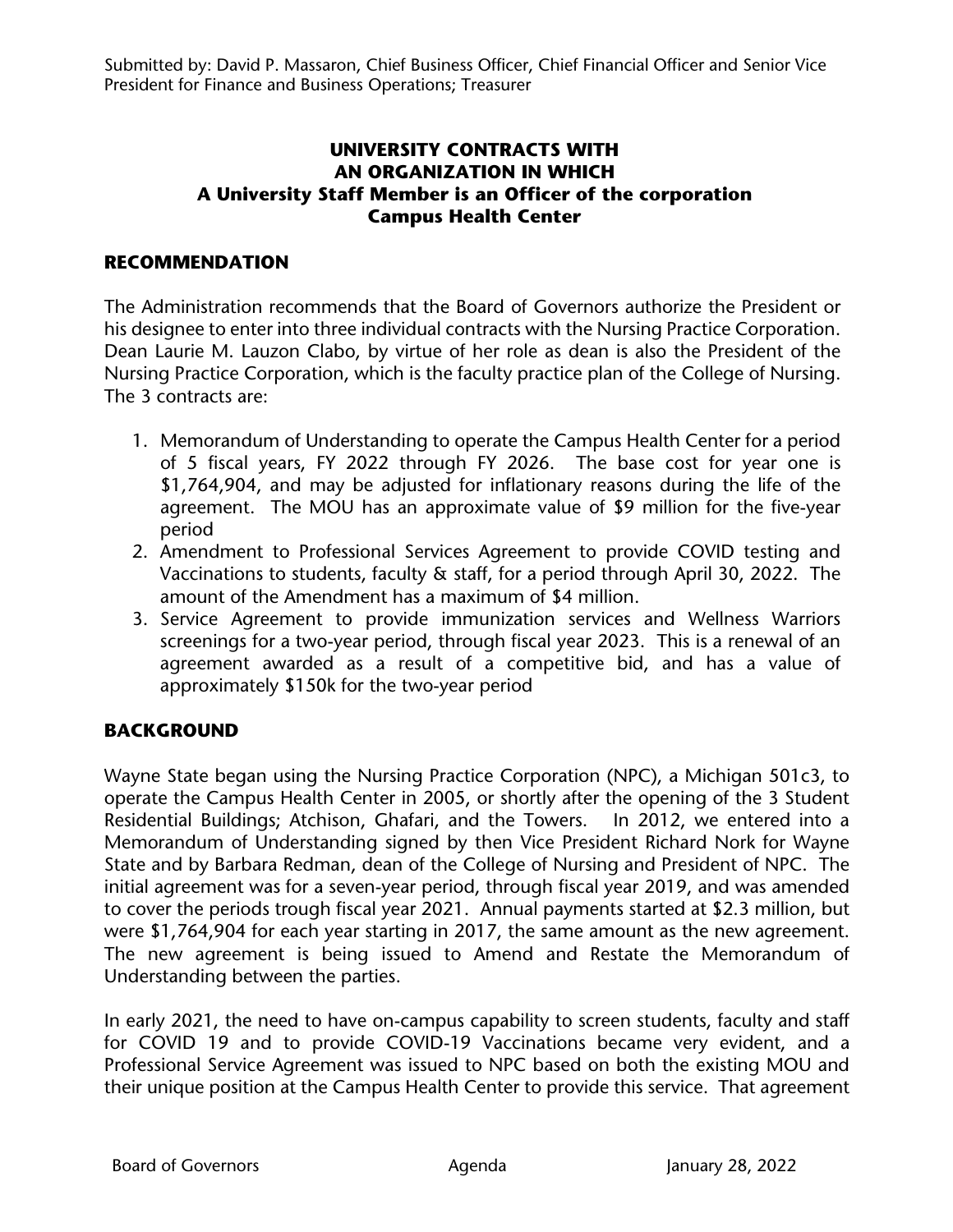Submitted by: David P. Massaron, Chief Business Officer, Chief Financial Officer and Senior Vice President for Finance and Business Operations; Treasurer

had a not-to-exceed value of \$2.1 million. The agreement needs to be renewed for FY 2022, and it has become evident that a significant amount of testing and vaccine administration will take place, hence the \$4 million figure.

The smaller Service Agreement for (flu) immunizations and Wellness Warrior screenings was entered into in early 2019 as a result of an RFP conducted on behalf of Human Resources / Benefits & Wellness. Prior to the RFP, these services were provided by University Pharmacy, which moved away from the campus prior to 2019.

Wayne State University does not have any ownership interest in the Nursing Practice Corporation.

Michigan Conflict of interest law requires specific sunshine procedures in order for a University employee, or a company owned by a University employee, to contract directly or indirectly with the University:

- (A) The employee must disclose any pecuniary interest in the contract to the Board, and the disclosure must be made a matter of record in the Board's proceedings.
- (B) The contract must be approved by a vote of not less than two-thirds of the full membership of the Board in open session.
- (C) The Board's minutes must report:
	- (i) The name of each party involved in the contract.
	- (ii) The terms of the contract, including duration, financial consideration between parties, facilities or services of the public entity included in the contract, and the nature and degree of assignment of employees of the public entity for fulfillment of the contract.
	- (iii) The nature of any pecuniary interest.

If the board approves this recommendation, the minutes will report as follows: The Board of Governors authorizes the President or his designee to contracts with the Nursing Practice Corporation through an MOU for the Campus Health Center and a standard service provider agreement issued by the Procurement department for the COVID-19 Testing & Vaccination Services and the Immunization & Wellness Warriors Screening Services.

- (i) The parties involved in the contracts are Wayne State University and the Nursing Practice Corporation.
- (ii) The contracts will provide that:
	- (a) Scope: Nursing Practice Corporation will provide
		- a. Operation of the Campus Health Center, under the direction of the dean of the College of Nursing